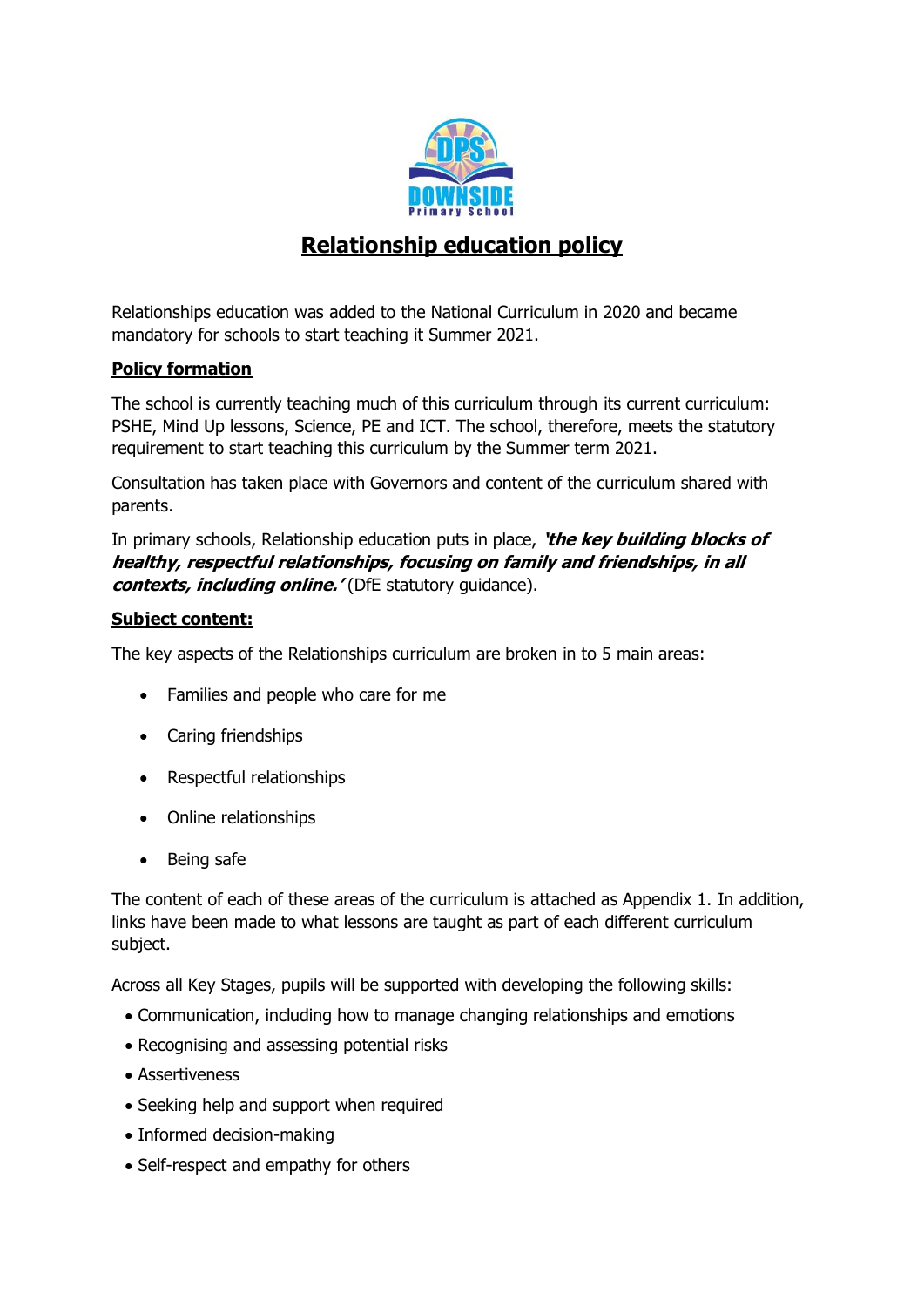- Recognising and maximising a healthy lifestyle
- Managing conflict
- Discussion and group work

These skills are taught within the context of family life.

# **Syllabus:**

Luton Council has approved the use of the Christopher Winter project, to form the basis of curriculum teaching. Downside Primary School has used the Christopher Winter project as a framework – adapting and changing resources to ensure suitability for the children in our school.

Much of the Relationships curriculum is already part of the school's Science, PSHE, PE and ICT curriculum and so will be taught in whichever lesson is more relevant.

New Relationships lessons, linked to the Christopher Winter project will be predominantly taught as part of our PSHE curriculum and these specific lessons form no more than three additional lessons per year group. The three lessons may be taught at any part of the year, to ensure they fit into the flow of the curriculum.

Governors at Downside Primary School have decided that we will not teach 'sex education.' This is not mandatory for primary schools.

# **The Role of Parents:**

As the school has decided that we will not teach any form of Sex education, parents have no rights to remove their children from any of the Relationships Education lessons.

Should parents have any concerns regarding the content of teaching, these can be explored with the class teacher or a member of the school's senior leadership team.

## **Teachers**

Teachers will be trained in aspects of the curriculum that are new or may lead to sensitive areas being addressed. Training has been written by the Government and this will be used, alongside the school's own training, based on our materials.

Teachers will be trained to encourage children to ask questions – but will not share their own opinions on any area which would be deemed sensitive. Teachers will instead teach the facts around the curriculum. If children have further questions / queries regarding anything linked to the curriculum, they will be encouraged to speak to their parents.

Teachers will ensure the content of lessons is suitable for all children in their class – seeking advice and support from the Inclusion Manager regarding appropriate materials for children with Special Educational Needs.

## **Monitoring**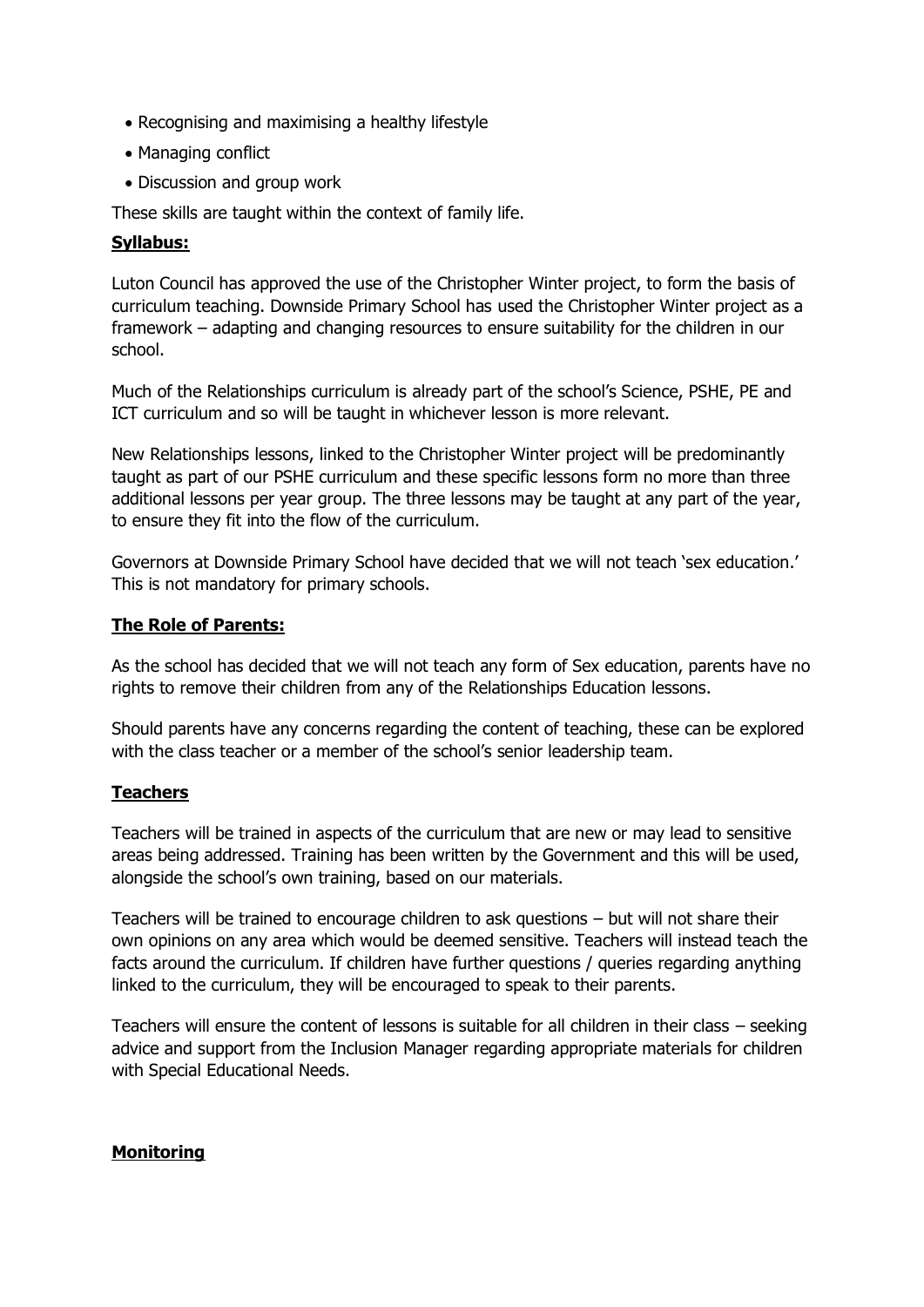Lesson content has been written by the school and approved by Governors. Monitoring in school will ensure the content of planning is evident in taught lessons – although it is recognized that these lessons may not be taught as a 'block of lessons.'

This policy will be reviewed on an annual basis and presented to Governors in the Summer term – to ensure any changes can be made for a new academic year.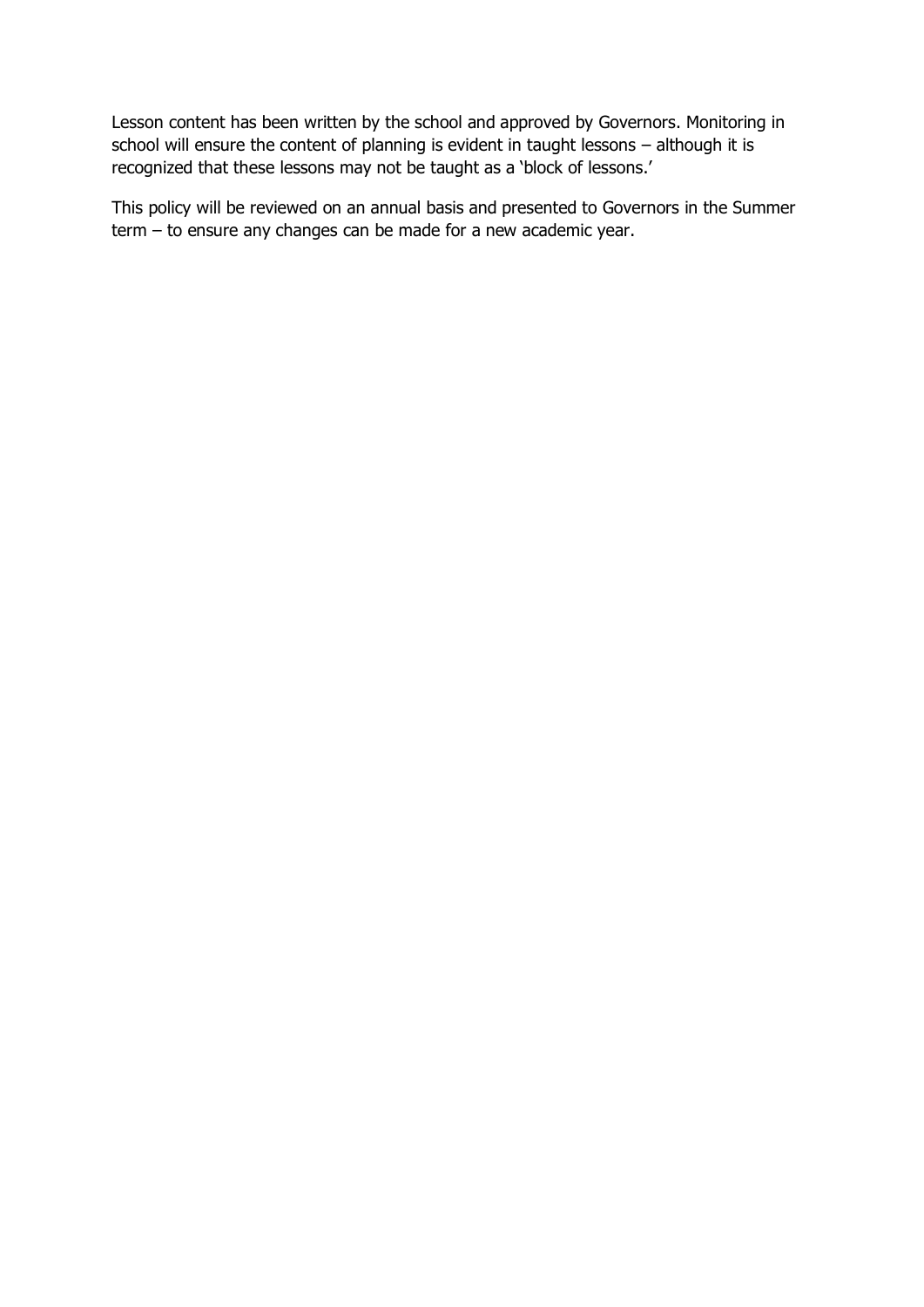

#### **Relationships education - Curriculum coverage**

#### **Families and people who care for me**

|                |                                                         | Relationships  | Mind up | <b>PSHE</b> | Science | <b>ICT</b> | <b>PE</b> |
|----------------|---------------------------------------------------------|----------------|---------|-------------|---------|------------|-----------|
|                |                                                         | education,     |         |             |         |            |           |
|                |                                                         | based on       |         |             |         |            |           |
|                |                                                         | Christopher    |         |             |         |            |           |
|                |                                                         | Winter project |         |             |         |            |           |
| 1a             | that families are important for children growing up     | R.3            |         |             |         |            |           |
|                | because they can give love, security and stability      | 1.2            |         |             |         |            |           |
|                |                                                         | 3.3            |         |             |         |            |           |
|                |                                                         | 6.2            |         |             |         |            |           |
| 1 <sub>b</sub> | the characteristics of healthy family life, commitment  | 1.2            |         |             |         |            |           |
|                | to each other, including in times of difficulty,        | 3.3            |         |             |         |            |           |
|                | protection and care for children and other family       | 6.2            |         |             |         |            |           |
|                | members, the importance of spending time together       |                |         |             |         |            |           |
|                | and sharing each other's lives                          |                |         |             |         |            |           |
| 1 <sub>c</sub> | that others' families, either in school or in the wider | 1.2            |         |             |         |            |           |
|                | world, sometimes look different from their family,      | 3.3            |         |             |         |            |           |
|                | but that they should respect those differences and      |                |         |             |         |            |           |
|                | know that other children's families are also            |                |         |             |         |            |           |
|                | characterised by love and care                          |                |         |             |         |            |           |
| 1 <sub>d</sub> | that stable, caring relationships, which may be of      | 1.2            |         |             |         |            |           |
|                | different types, are at the heart of happy families,    | 3.3            |         |             |         |            |           |
|                | and are important for children's security as they       | 6.2            |         |             |         |            |           |
|                | grow up                                                 |                |         |             |         |            |           |
| 1e             | that marriage represents a formal and legally           | 6.2            |         |             |         |            |           |
|                | recognised commitment of two people to each other       |                |         |             |         |            |           |
|                | which is intended to be lifelong                        |                |         |             |         |            |           |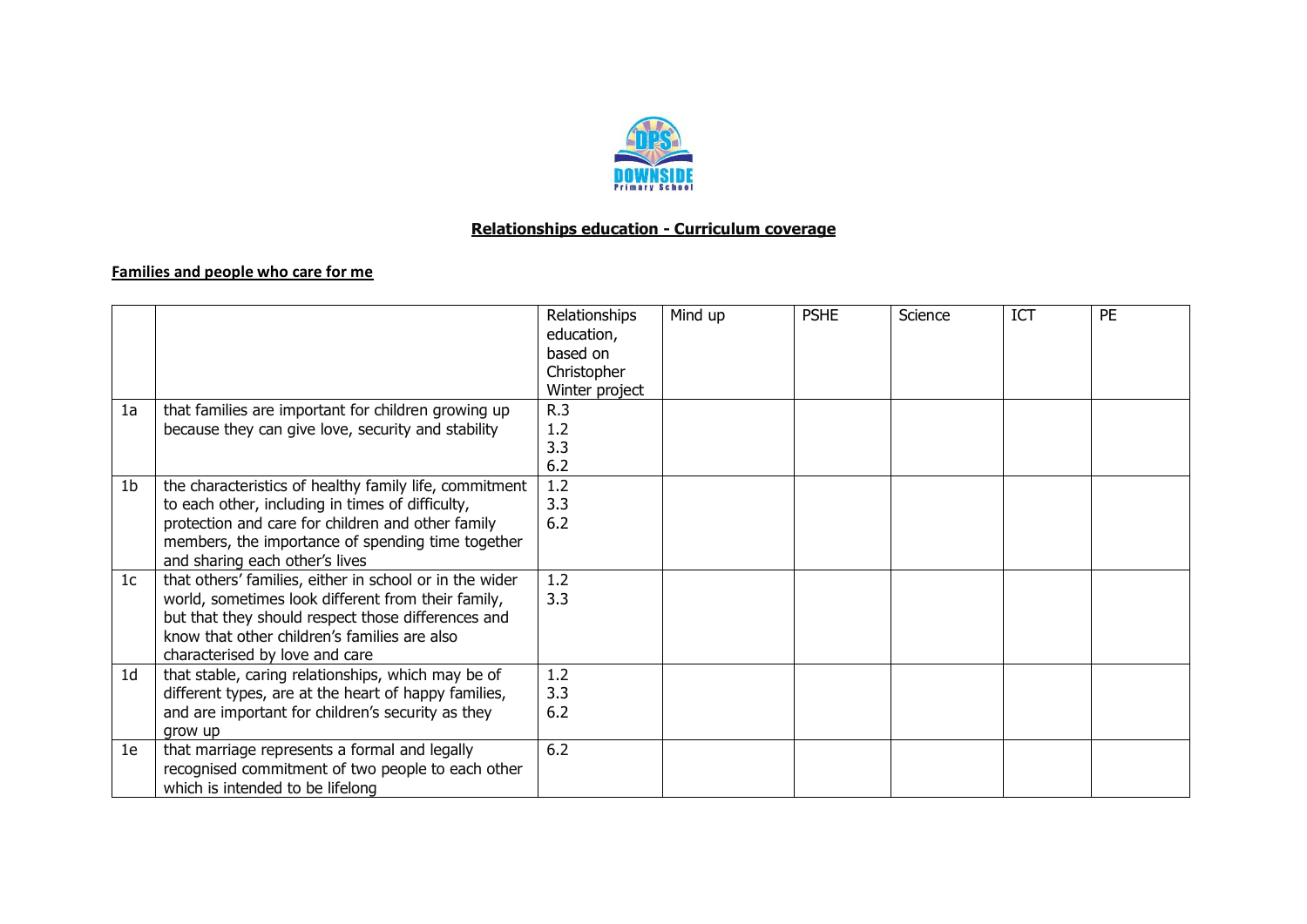| how to recognise if family relationships are making |  |  |  |
|-----------------------------------------------------|--|--|--|
| them feel unhappy or unsafe, and how to seek help   |  |  |  |
| or advice from others if needed                     |  |  |  |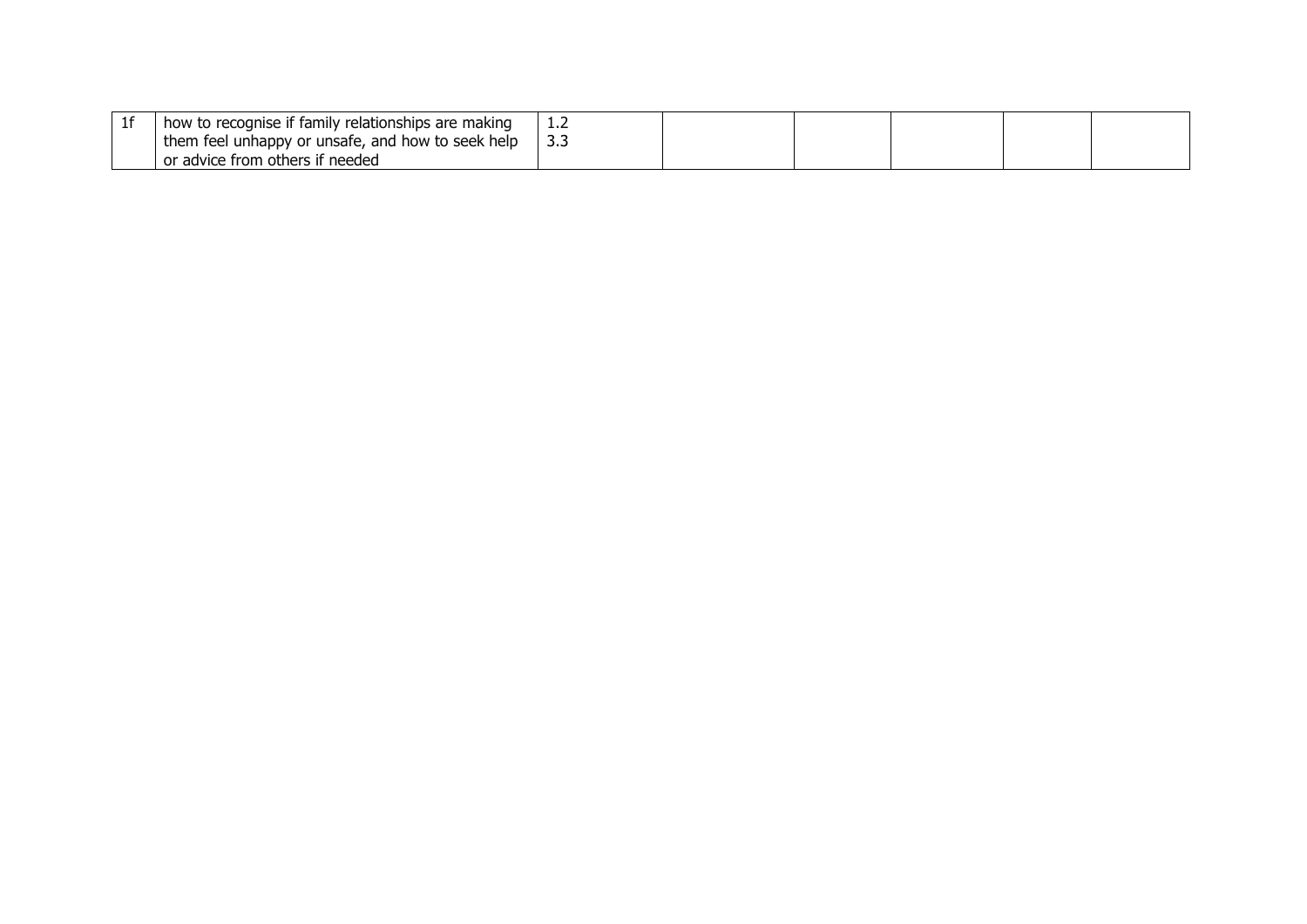### **Caring friendships**

|                |                                                                                                                                                                                                                                                      | Relationships<br>education | Mind up lessons | <b>PSHE</b> | Science | <b>ICT</b>        | <b>PE</b> |
|----------------|------------------------------------------------------------------------------------------------------------------------------------------------------------------------------------------------------------------------------------------------------|----------------------------|-----------------|-------------|---------|-------------------|-----------|
| 2a             | how important friendships are in making us feel<br>happy and secure, and how people choose and make<br>friends                                                                                                                                       | R.1 / R.3<br>6.2           |                 |             |         |                   | All years |
| 2 <sub>b</sub> | the characteristics of friendships, including mutual<br>respect, truthfulness, trustworthiness, loyalty,<br>kindness, generosity, trust, sharing interests and<br>experiences and support with problems and<br>difficulties                          | 4.3<br>6.2                 |                 |             |         |                   | All years |
| 2c             | that healthy friendships are positive and welcoming<br>towards others, and do not make others feel lonely or<br>excluded                                                                                                                             | R.1<br>4.3<br>6.2          |                 |             |         | Y1, Y4,<br>Y5, Y6 | All years |
| 2d             | that most friendships have ups and downs, and that<br>these can often be worked through so that the<br>friendship is repaired or even strengthened, and that<br>resorting to violence is never right                                                 | R.2<br>4.3                 | Y2/Y3/Y4/Y5/Y6  |             |         |                   |           |
| 2e             | how to recognise who to trust and who not to trust,<br>how to judge when a friendship is making them feel<br>unhappy or uncomfortable, managing conflict, how to<br>manage these situations and how to seek help or<br>advice from others, if needed | 1.2<br>3.2<br>4.3          |                 |             |         | Y2, Y3,<br>Y5, Y6 |           |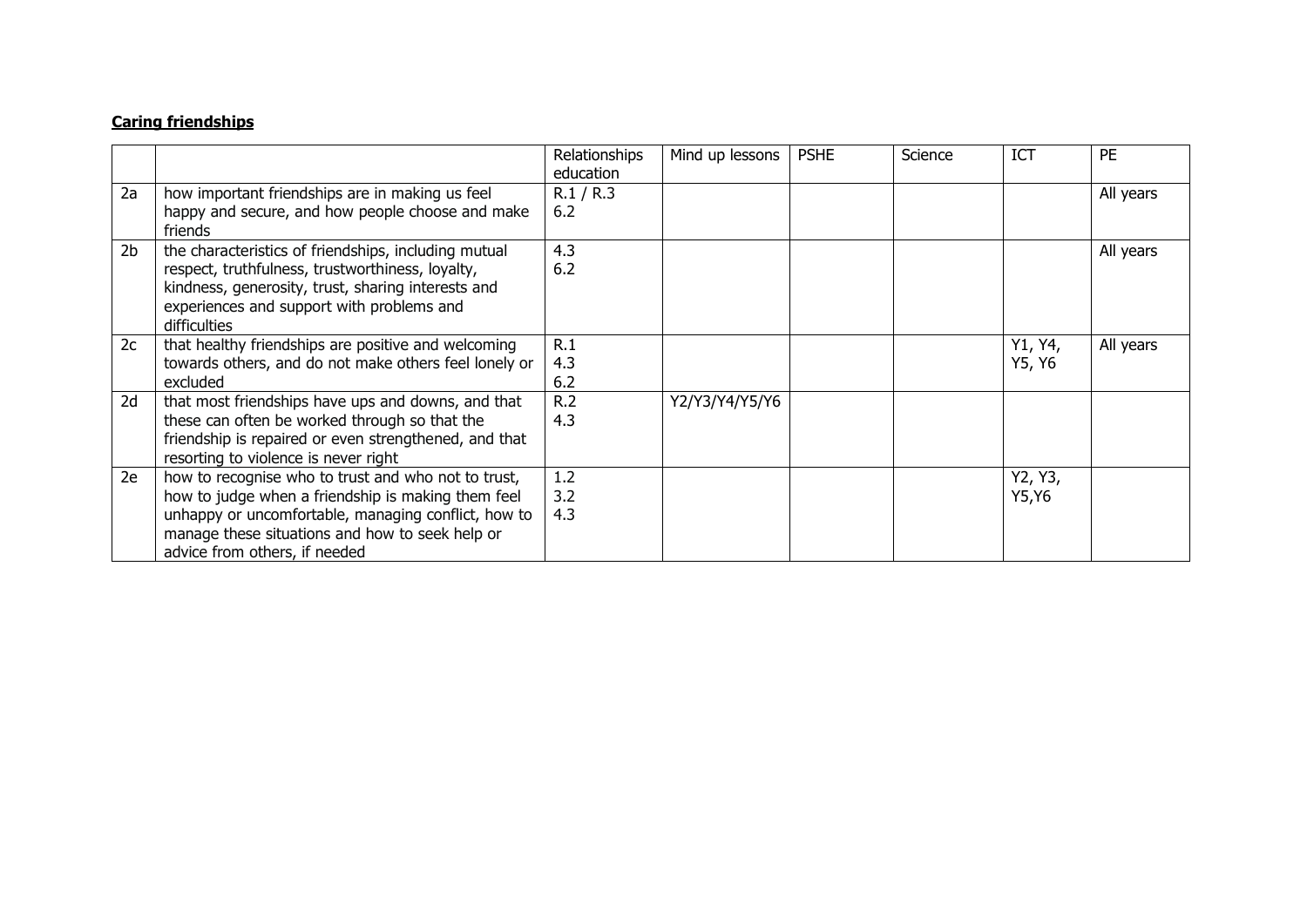#### **Respectful relationships**

|    |                                                                                                                                                                                                                                      | Relationships<br>education                  | Mind up lessons                      | <b>PSHE</b> | Science | <b>ICT</b>        | <b>PE</b> |
|----|--------------------------------------------------------------------------------------------------------------------------------------------------------------------------------------------------------------------------------------|---------------------------------------------|--------------------------------------|-------------|---------|-------------------|-----------|
| 3a | the importance of respecting others, even when they<br>are very different from them (for example, physically,<br>in character, personality or backgrounds), or make<br>different choices or have different preferences or<br>beliefs | R.3<br>1.1 / 1.2<br>2.1 / 2.2<br>3.1<br>4.3 |                                      |             |         |                   |           |
| 3b | practical steps they can take in a range of different<br>contexts to improve or support respectful<br>relationships                                                                                                                  | 3.2<br>4.3<br>6.2                           |                                      |             |         |                   |           |
| 3c | the conventions of courtesy and manners                                                                                                                                                                                              |                                             | School ethos - promoted all the time |             |         |                   |           |
| 3d | the importance of self-respect and how this links to<br>their own happiness                                                                                                                                                          | 3.2<br>4.3<br>6.2                           | All years                            |             |         |                   |           |
| 3e | that in school and in wider society they can expect to<br>be treated with respect by others, and that in turn<br>they should show due respect to others, including<br>those in positions of authority                                | 1.1 / 1.2<br>4.3                            | All years                            |             |         | All years         |           |
| 3f | about different types of bullying (including<br>cyberbullying), the impact of bullying, responsibilities<br>of bystanders (primarily reporting bullying to an<br>adult) and how to get help                                          | 3.2<br>4.3                                  |                                      |             |         | All years         |           |
| 3g | what a stereotype is, and how stereotypes can be<br>unfair, negative or destructive                                                                                                                                                  | 2.1                                         |                                      |             |         | Y6                |           |
| 3h | the importance of permission-seeking and giving in<br>relationships with friends, peers and adults                                                                                                                                   | 4.3<br>6.2                                  |                                      |             |         | Y3, Y4, Y5,<br>Y6 |           |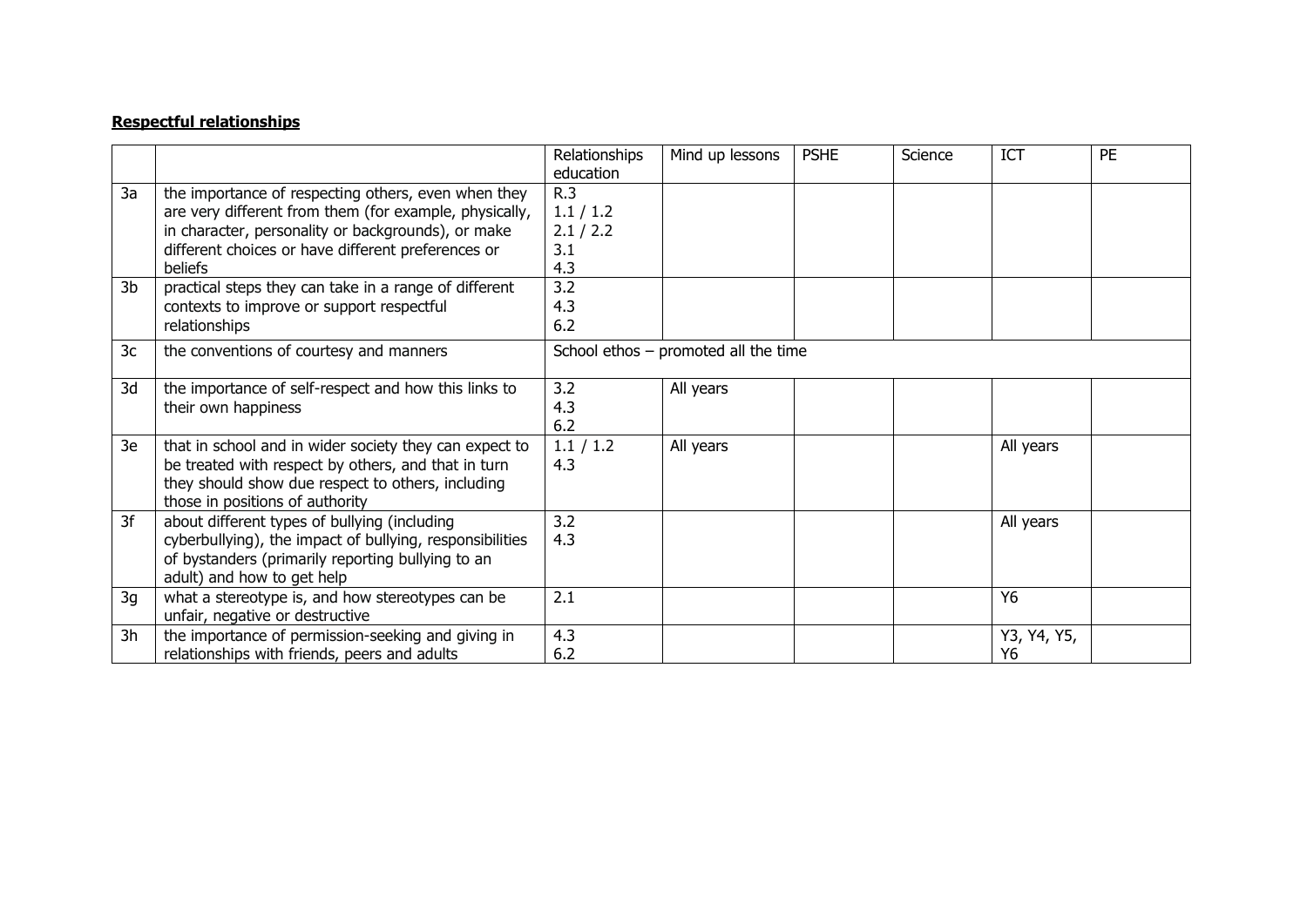#### **Online relationships**

|                |                                                                                                                                                                                         | Relationships<br>education | Mind up lessons | <b>PSHE</b> | Science | <b>ICT</b>        | <b>PE</b> |
|----------------|-----------------------------------------------------------------------------------------------------------------------------------------------------------------------------------------|----------------------------|-----------------|-------------|---------|-------------------|-----------|
| 4a             | that people sometimes behave differently online,<br>including by pretending to be someone they are not                                                                                  | 6.3                        |                 |             |         | Y2, Y3, Y4,<br>Y5 |           |
| 4 <sub>b</sub> | that the same principles apply to online relationships<br>as to face-to-face relationships, including the<br>importance of respect for others online including<br>when we are anonymous | 4.3<br>6.3                 |                 |             |         | All years         |           |
| 4c             | the rules and principles for keeping safe online, how<br>to recognise risks, harmful content and contact, and<br>how to report them                                                     | 6.3                        |                 |             |         | All years         |           |
| 4d             | how to critically consider their online friendships and<br>sources of information including awareness of the<br>risks associated with people they have never met                        | 4.3<br>6.3                 |                 |             |         | All years         |           |
| 4e             | how information and data is shared and used online                                                                                                                                      | 6.3                        |                 |             |         | All years         |           |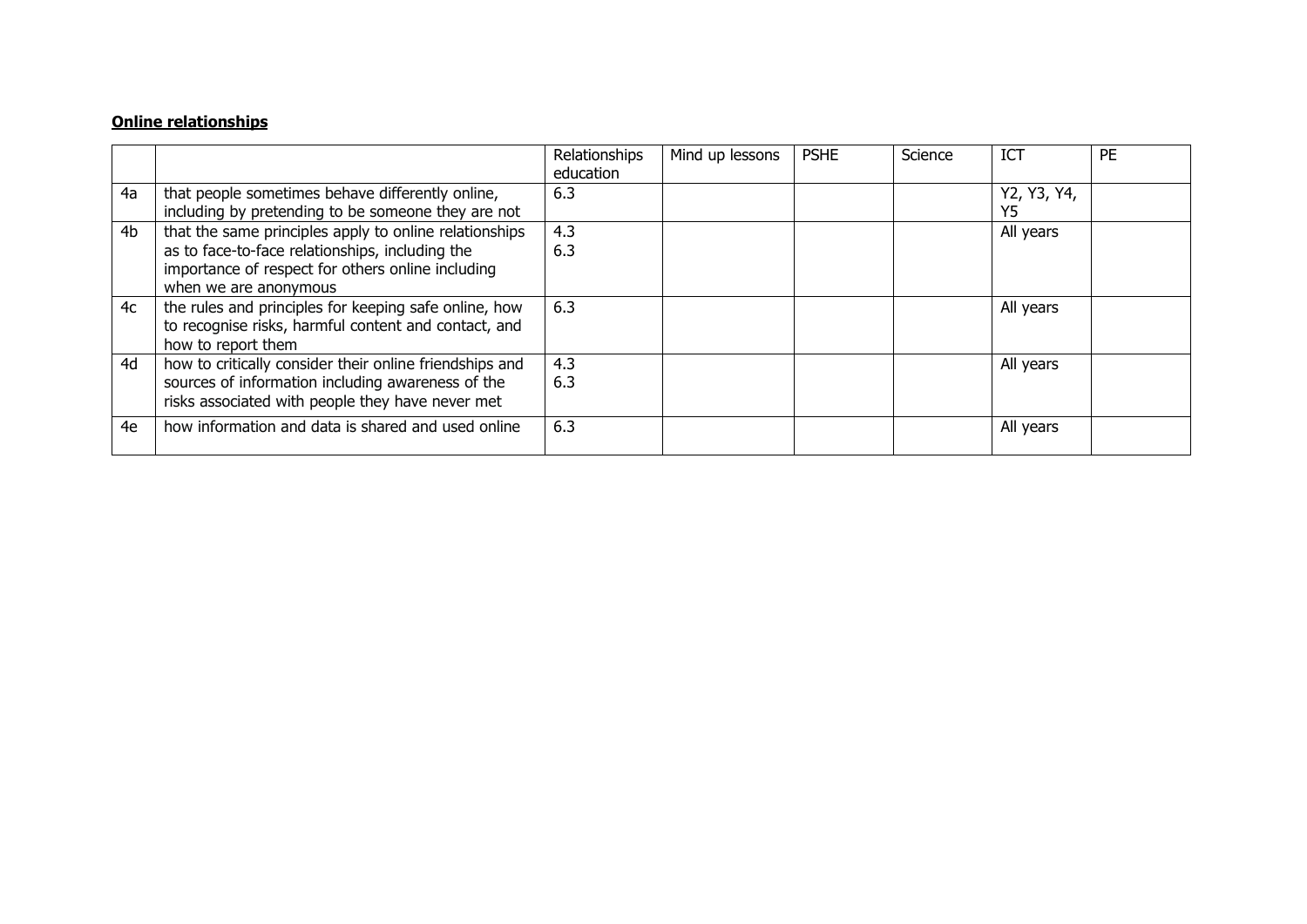#### **Being safe**

|    |                                                                                                                                                                                   | Relationships<br>education    | Mind up<br>lessons                 | <b>PSHE</b> | Science | ICT        | Other |
|----|-----------------------------------------------------------------------------------------------------------------------------------------------------------------------------------|-------------------------------|------------------------------------|-------------|---------|------------|-------|
| 5a | what sorts of boundaries are appropriate in<br>friendships with peers and others (including in a<br>digital context)                                                              | 3.2<br>6.2 / 6.3              |                                    |             |         | YR, Y1, Y6 |       |
| 5b | about the concept of privacy and the implications of<br>it for both children and adults; including that it is not<br>always right to keep secrets if they relate to being<br>safe | 2.3<br>3.2<br>6.2 / 6.3       |                                    |             |         |            |       |
| 5c | that each person's body belongs to them, and the<br>differences between appropriate and inappropriate<br>or unsafe physical, and other, contact                                   | 2.3<br>3.2<br>6.2 / 6.3       |                                    |             |         |            |       |
| 5d | how to respond safely and appropriately to adults<br>they may encounter (in all contexts, including<br>online) whom they do not know                                              | 1.2<br>3.2 / 3.3<br>6.2 / 6.3 | 2.5/3.5/4.5/5.<br>4/5.5/6.4        |             |         | Y3         |       |
| 5e | how to recognise and report feelings of being unsafe<br>or feeling bad about any adult                                                                                            | 1.2<br>6.2 / 6.3              | 2.5 / 3.5 /<br>4.5/5.4/5.5/6.<br>4 |             |         |            |       |
| 5f | how to ask for advice or help for themselves or<br>others, and to keep trying until they are heard,                                                                               | 3.2 / 3.3                     |                                    |             |         | <b>Y6</b>  |       |
| 5g | how to report concerns or abuse, and the<br>vocabulary and confidence needed to do so                                                                                             | 2.3<br>3.2 / 3.3              |                                    |             |         | <b>Y6</b>  |       |
| 5h | where to get advice, for example family, school or<br>other sources                                                                                                               | 3.3                           |                                    |             |         |            |       |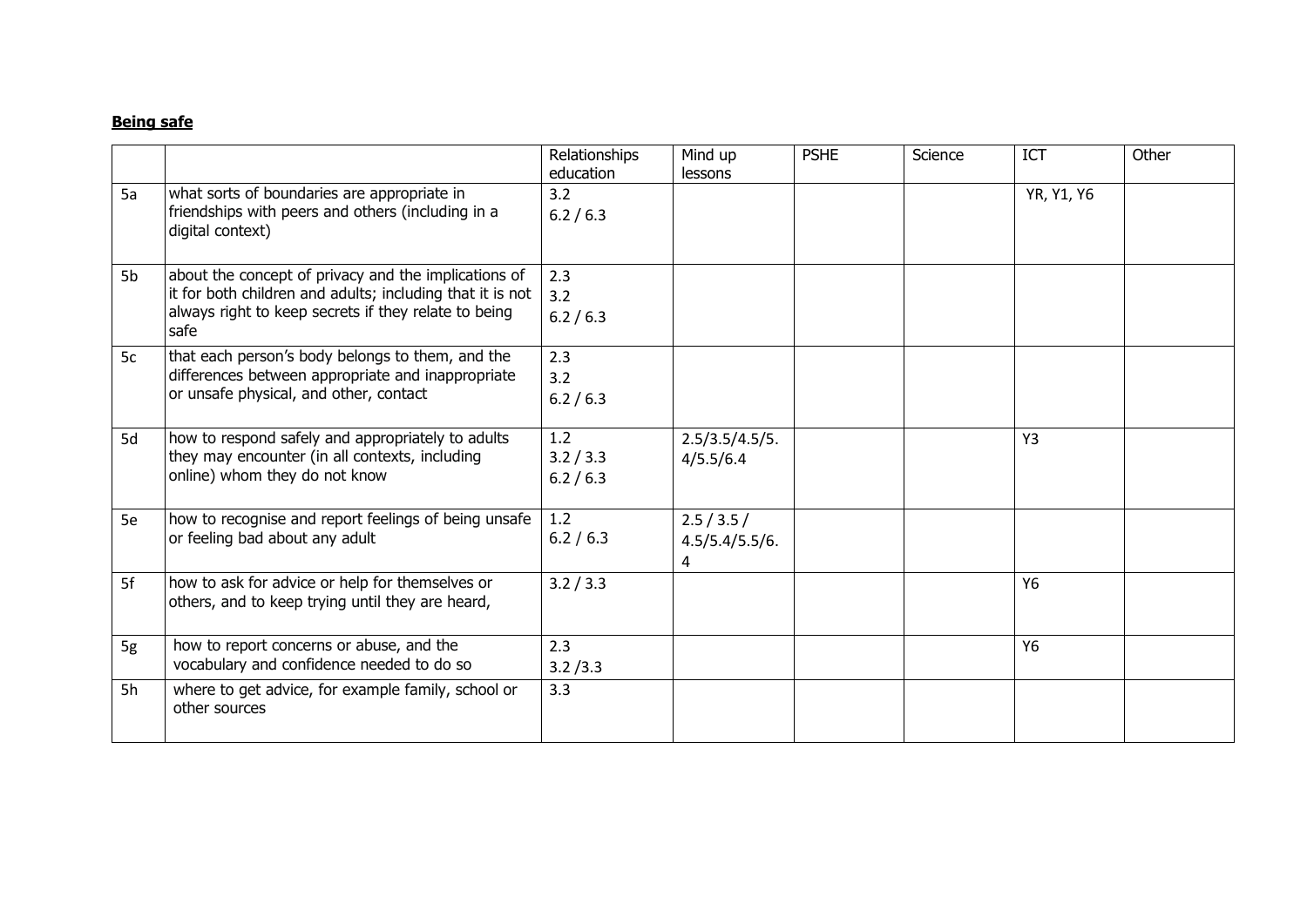#### **Mental wellbeing**

|    |                                                                                                                                                                                                                        | Relationships<br>education                      | Mind up lessons | <b>PSHE</b> | Science | ICT       | Other     |
|----|------------------------------------------------------------------------------------------------------------------------------------------------------------------------------------------------------------------------|-------------------------------------------------|-----------------|-------------|---------|-----------|-----------|
| 6a | That mental health is a normal part of daily life, in<br>the same way as physical health                                                                                                                               | 4.2<br>5.3                                      | All years       |             |         |           |           |
| 6b | That there is a normal range of motions (e.g.<br>happiness, sadness, anger, fear, surprise,<br>nervousness) and scale of emotions that all humans<br>experience in relation to different experiences and<br>situations | R.1 / R.2<br>1.1 / 1.2<br>4.2<br>5.3            | All years       |             |         |           |           |
| 6c | How to recognise and talk about their emotions,<br>including having a varied vocabulary of words to<br>use when talking about their own and others'<br>feelings                                                        | R.1 / R.2<br>1.1/1.2<br>4.2<br>5.1 / 5.3<br>6.1 | All years       |             |         |           |           |
| 6d | How to judge whether what they are feeling and<br>how they are behaving is appropriate and<br>proportionate                                                                                                            | 4.2<br>5.1 / 5.3<br>6.1                         | Y2/Y3/Y4/Y5/Y6  |             |         |           |           |
| 6e | The benefits of physical exercise, time outdoors,<br>community participation, voluntary and service-<br>based activity on mental wellbeing and happiness                                                               | 5.3                                             | All years       |             |         |           | All years |
| 6f | Simple self $-$ care techniques, including the<br>importance of rest, time spent with friends and<br>family and the benefits of hobbies and interests                                                                  | 4.2<br>5.1/5.3<br>6.1                           | All years       |             |         |           |           |
| 6g | Isolation and loneliness can affect children and that<br>it is very important for children to discuss their<br>feelings with an adult and seek support                                                                 | R.1<br>6.1                                      | Y2/Y3/Y4/Y5/Y6  |             |         |           |           |
| 6h | That bullying (including cyberbullying) has a<br>negative and often lasting impact on mental<br>wellbeing                                                                                                              | 6.2 / 6.3                                       |                 |             |         | All years |           |
| 6i | Where and how to seek support (including<br>recognising the triggers for seeking support),<br>including whom in school they should speak to                                                                            | 6.1 / 6.2 / 6.3                                 | All years       |             |         |           |           |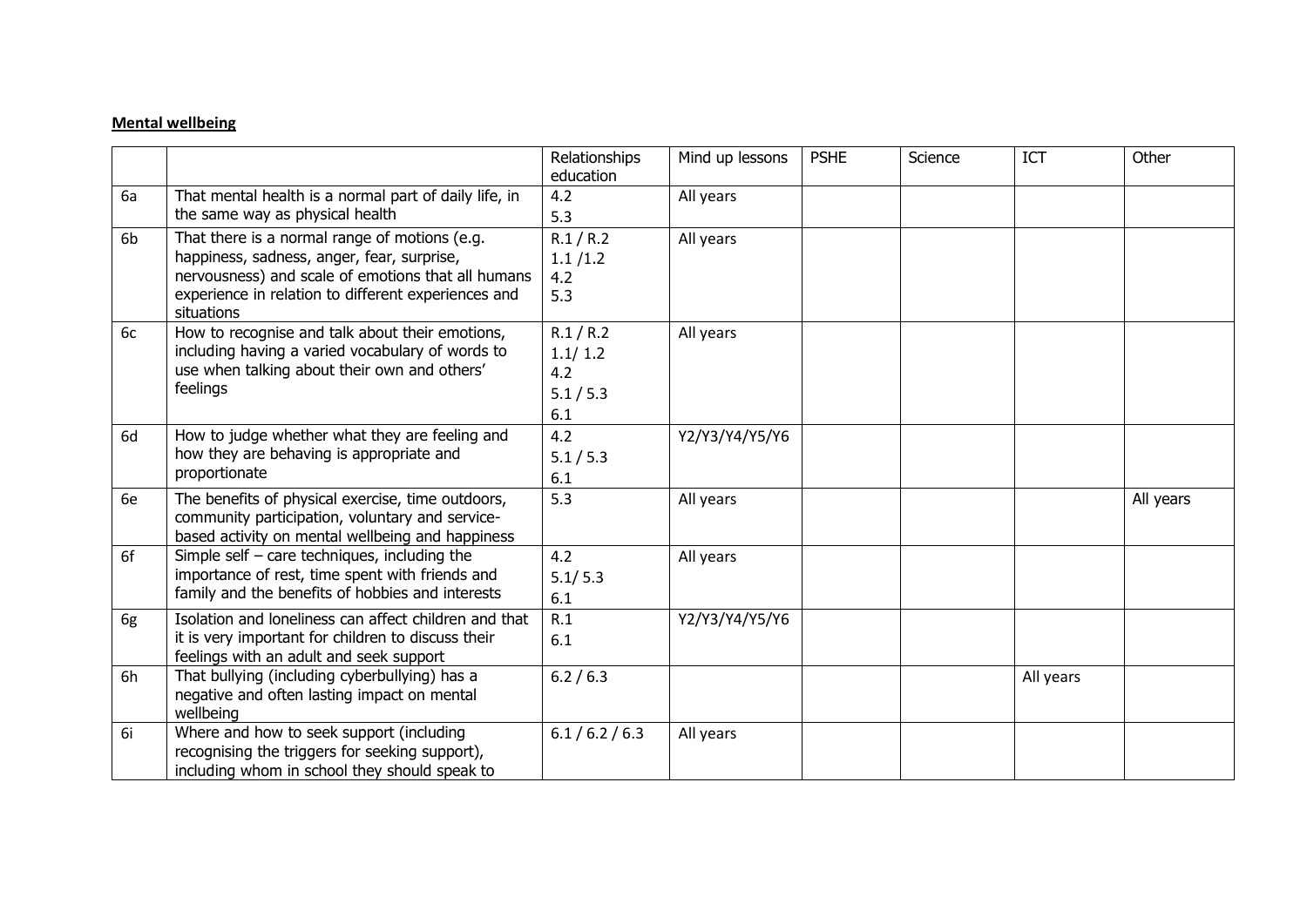| It is common for people to experience mental ill    | All years |  |  |
|-----------------------------------------------------|-----------|--|--|
| health. For many people who do, the problems can    |           |  |  |
| be resolved if the right support is made available, |           |  |  |
| especially if accessed early enough                 |           |  |  |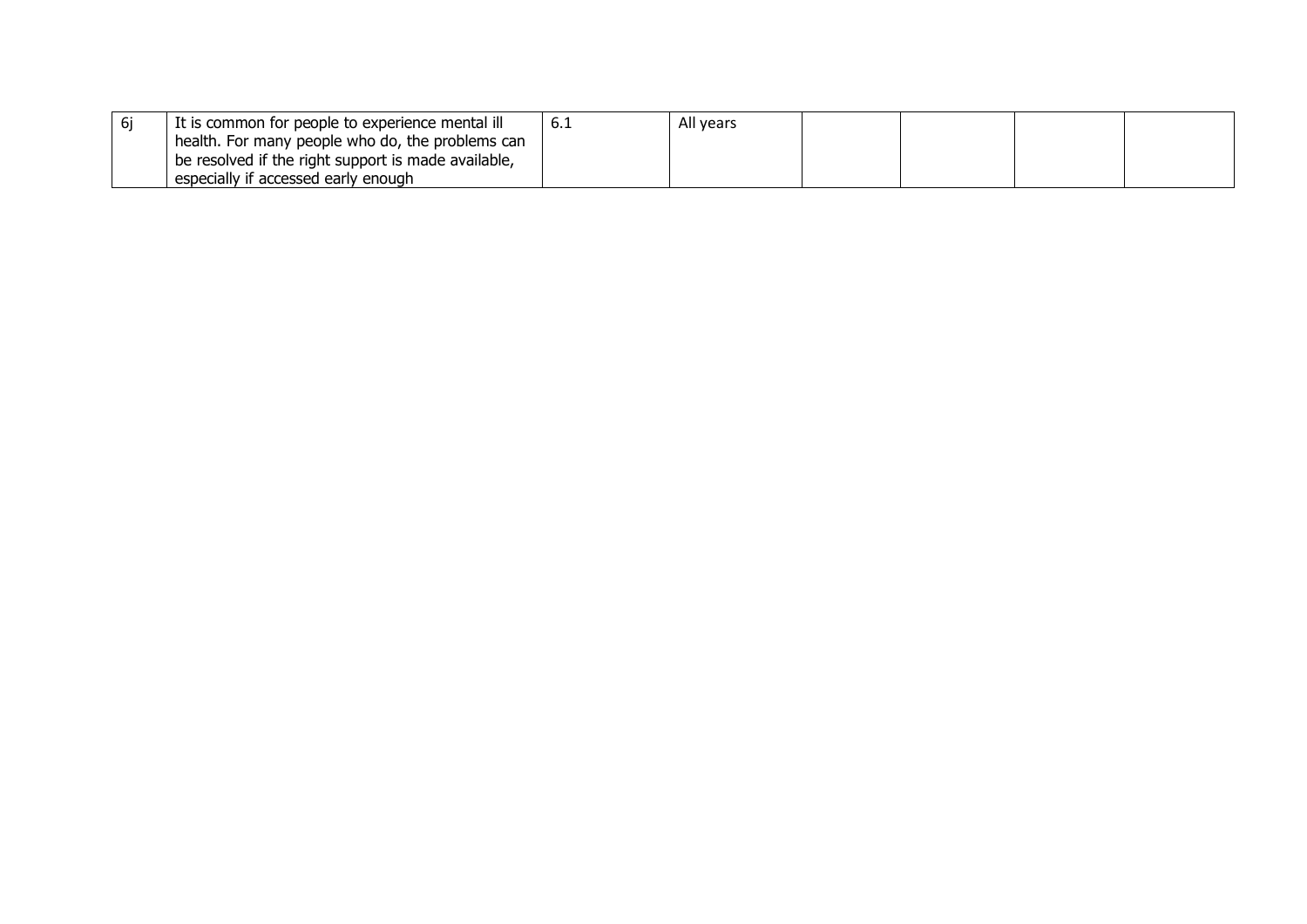#### **Internet safety and harms**

|    |                                                  | Relationships<br>education | Mind up<br>lessons | <b>PSHE</b> | Science | <b>ICT</b> | Other |
|----|--------------------------------------------------|----------------------------|--------------------|-------------|---------|------------|-------|
| 7a | That for most people the internet is an integral |                            |                    |             |         | All years  |       |
|    | part of life and has many benefits               |                            |                    |             |         |            |       |
| 7b | About the benefits of rationing time spent       |                            |                    |             |         | All years  |       |
|    | online, the risks of excessive time spent on     |                            |                    |             |         |            |       |
|    | electronic devices and the impact of positive    |                            |                    |             |         |            |       |
|    | and negative content online in their own and     |                            |                    |             |         |            |       |
|    | others' mental and physical wellbeing            |                            |                    |             |         |            |       |
| 7c | How to consider the effect of their online       |                            |                    |             |         | All years  |       |
|    | actions on other and know how to recognise       |                            |                    |             |         |            |       |
|    | and display respectful behaviour online and the  |                            |                    |             |         |            |       |
|    | importance of keeping personal information       |                            |                    |             |         |            |       |
|    | private                                          |                            |                    |             |         |            |       |
| 7d | Why social media, some computer games and        |                            |                    |             |         | All years  |       |
|    | online gaming, for example, are age restricted.  |                            |                    |             |         |            |       |
| 7e | That the internet can also be a negative place   |                            |                    |             |         | All years  |       |
|    | where online abuse, trolling, bullying and       |                            |                    |             |         |            |       |
|    | harassment can take place, which can have a      |                            |                    |             |         |            |       |
|    | negative impact on mental health                 |                            |                    |             |         |            |       |
| 7f | How to be a discerning consumer of information   |                            |                    |             |         | $Y2 - Y6$  |       |
|    | online including understanding that              |                            |                    |             |         |            |       |
|    | information, including that from search engines  |                            |                    |             |         |            |       |
|    | is ranked, selected and targeted                 |                            |                    |             |         |            |       |
| 7g | Where and how to report concerns and get         |                            |                    |             |         | All years  |       |
|    | support with issues online.                      |                            |                    |             |         |            |       |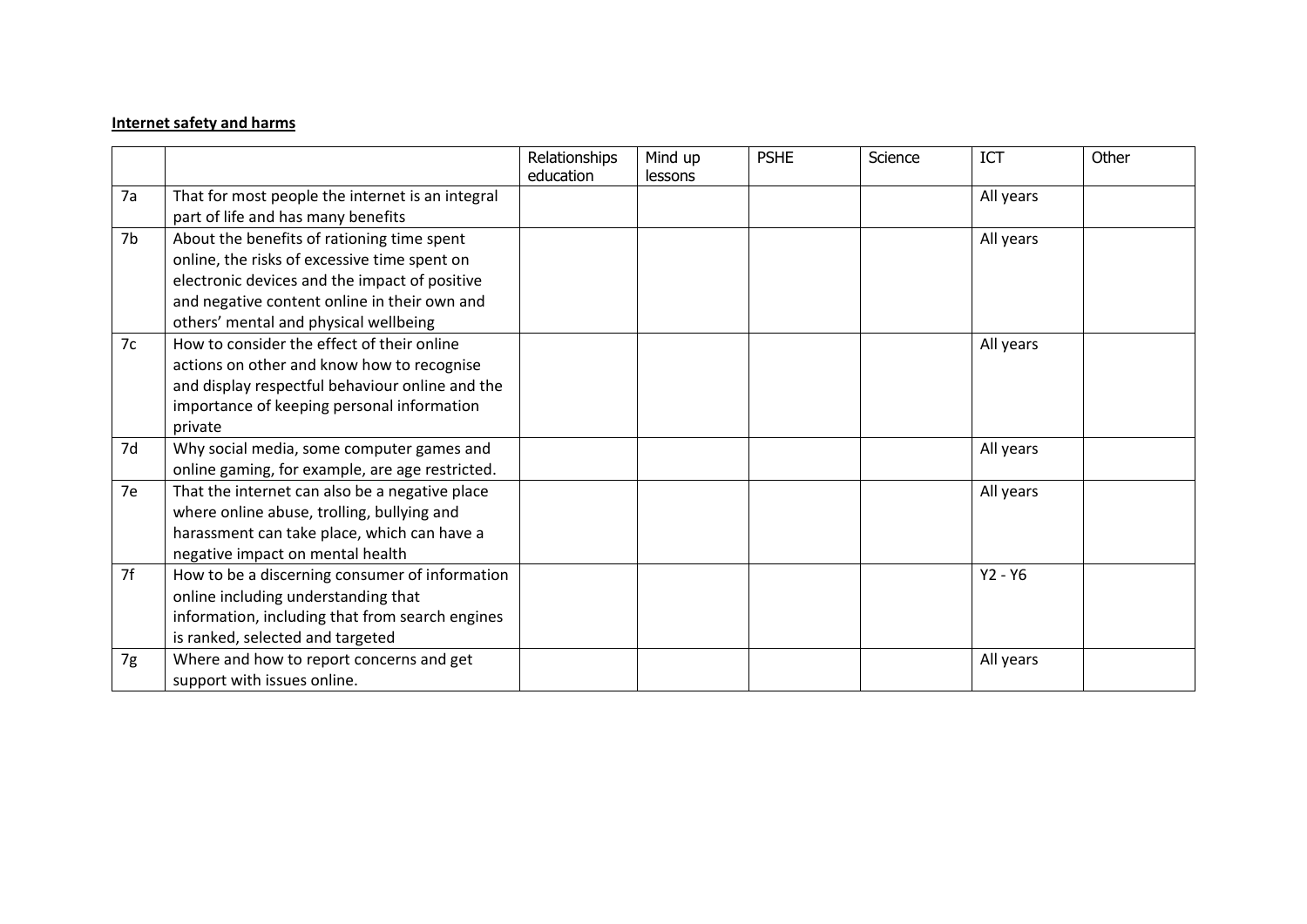# **Physical health and fitness**

|    |                                                                                                                                                                                                                             | Relationships<br>education | Mind up<br>lessons | <b>PSHE</b> | Science    | <b>ICT</b> | Other     |
|----|-----------------------------------------------------------------------------------------------------------------------------------------------------------------------------------------------------------------------------|----------------------------|--------------------|-------------|------------|------------|-----------|
| 8a | The characteristics and mental and physical<br>benefits of an active lifestyle.                                                                                                                                             |                            |                    |             | 5.3        |            | All years |
| 8b | The importance of building regular exercise into<br>daily and weekly routines and how to achieve<br>this; for example walking or cycling to school, a<br>daily active mile or other forms of regular,<br>vigorous exercise. |                            |                    |             | 2.2<br>5.3 |            | All years |
| 8c | The risks associated with an inactive lifestyle<br>(including obesity)                                                                                                                                                      |                            |                    |             | 6.3        |            | All years |
| 8d | How and when to seek support including which<br>adults to speak to in school if they are worried<br>about their health                                                                                                      |                            |                    |             |            |            | All years |

#### **Healthy eating**

|    |                                                  | Relationships<br>education | Mind up<br>lessons | <b>PSHE</b> | Science | <b>ICT</b> | Other     |
|----|--------------------------------------------------|----------------------------|--------------------|-------------|---------|------------|-----------|
| 9a | What constitutes a healthy diet (including       |                            |                    |             | 1.3     |            | All years |
|    | understanding of calories and other nutritional  |                            |                    |             | 2.2     |            |           |
|    | content                                          |                            |                    |             | 3.1     |            |           |
|    |                                                  |                            |                    |             | 4.3     |            |           |
|    |                                                  |                            |                    |             | 5.3     |            |           |
|    |                                                  |                            |                    |             | 6.3     |            |           |
| 9b | The principles of planning and preparing a range |                            |                    |             | 2.2     |            | All years |
|    | of healthy meals                                 |                            |                    |             | 3.1     |            |           |
|    |                                                  |                            |                    |             | 4.3     |            |           |
|    |                                                  |                            |                    |             | 5.3     |            |           |
| 9c | The characteristics of a poor diet and risks     |                            |                    |             | 2.2     |            | All years |
|    | associated with unhealthy eating (including for  |                            |                    |             | 3.1     |            |           |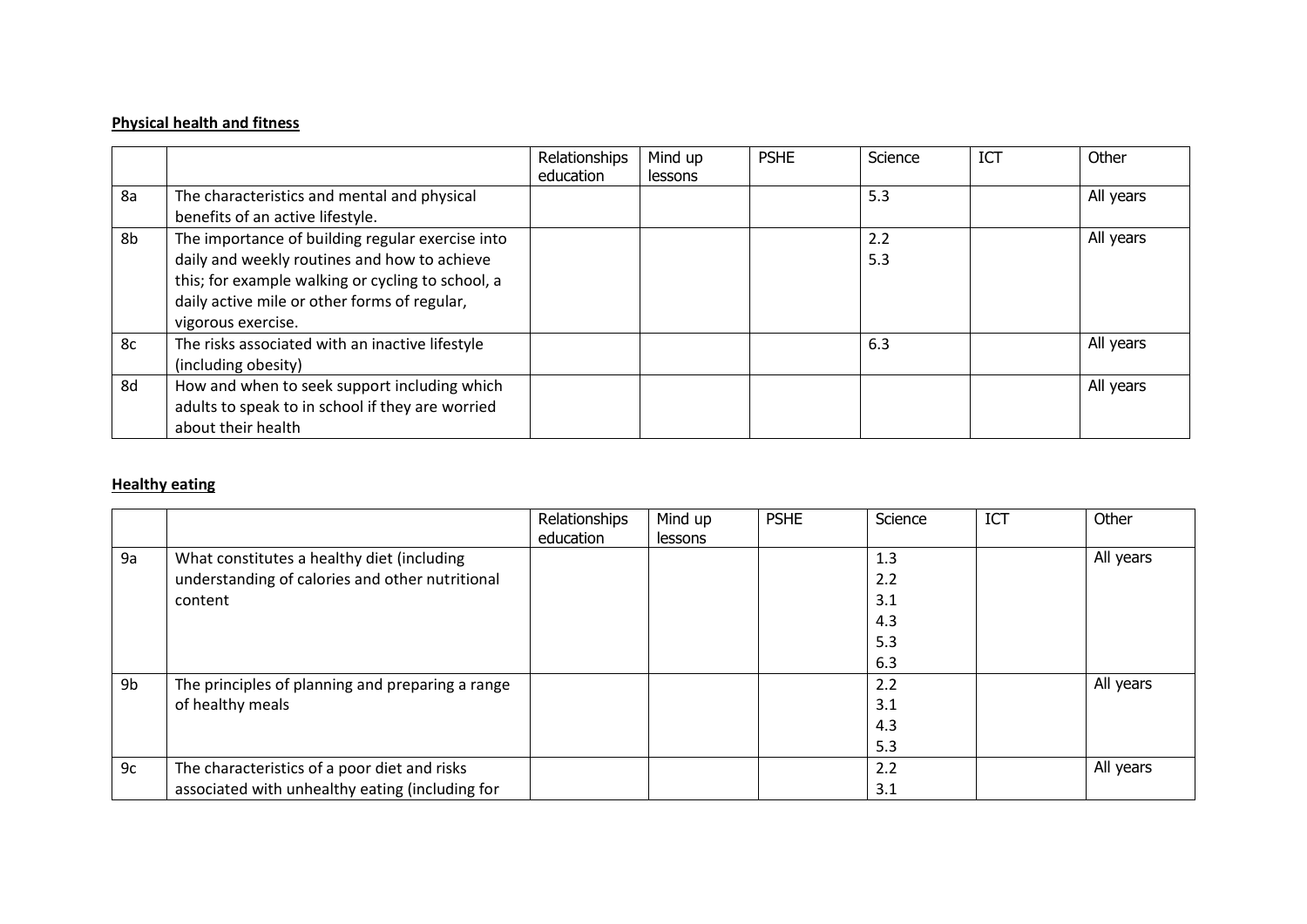| example, obesity and tooth decay) and other       |  | 4.5 |  |
|---------------------------------------------------|--|-----|--|
| behaviours (e.g the impact of alcohol on diet and |  | ر.ر |  |
| health)                                           |  | 0.J |  |

#### **Drugs, alcohol and tobacco**

|     |                                                                                                              | Relationships  <br>education | Mind up<br>lessons | <b>PSHE</b> | Science | ICT | Other |
|-----|--------------------------------------------------------------------------------------------------------------|------------------------------|--------------------|-------------|---------|-----|-------|
| 10a | The facts about legal and illegal harmful substances<br>and associated risks, including smoking, alcohol use |                              |                    |             | 6.3     |     |       |
|     | and drug-taking                                                                                              |                              |                    |             |         |     |       |

#### **Health and prevention**

|                 |                                                     | Relationships<br>education | Mind up<br>lessons | <b>PSHE</b> | Science | ICT | Other     |
|-----------------|-----------------------------------------------------|----------------------------|--------------------|-------------|---------|-----|-----------|
| 11a             | How to recognise early signs of physical illness,   |                            |                    |             |         |     |           |
|                 | such as weight loss, or unexplained changes to the  |                            |                    |             |         |     |           |
|                 | body                                                |                            |                    |             |         |     |           |
| 11 <sub>b</sub> | About safe and unsafe exposure to the sun, and      |                            |                    |             | 3.3     |     |           |
|                 | how to reduce the risk of sun damage, including     |                            |                    |             |         |     |           |
|                 | skin cancer                                         |                            |                    |             |         |     |           |
| 11c             | The importance of sufficient good quality sleep for |                            |                    |             | 2.2     |     | All years |
|                 | good health and that a lack of sleep can affect     |                            |                    |             | 6.3     |     |           |
|                 | weight, mood and ability to learn                   |                            |                    |             |         |     |           |
| 11d             | About dental health and the benefits of good oral   |                            |                    |             | 2.2     |     |           |
|                 | hygiene and dental flossing, including regular      |                            |                    |             | 3.1     |     |           |
|                 | checks ups at the dentist                           |                            |                    |             |         |     |           |
| 11e             | About personal hygiene and germs including          |                            |                    |             | 2.2     |     |           |
|                 | bacteria, viruses, how they are spread and treated  |                            |                    |             | 5.2     |     |           |
|                 | and the importance of handwashing                   |                            |                    |             |         |     |           |